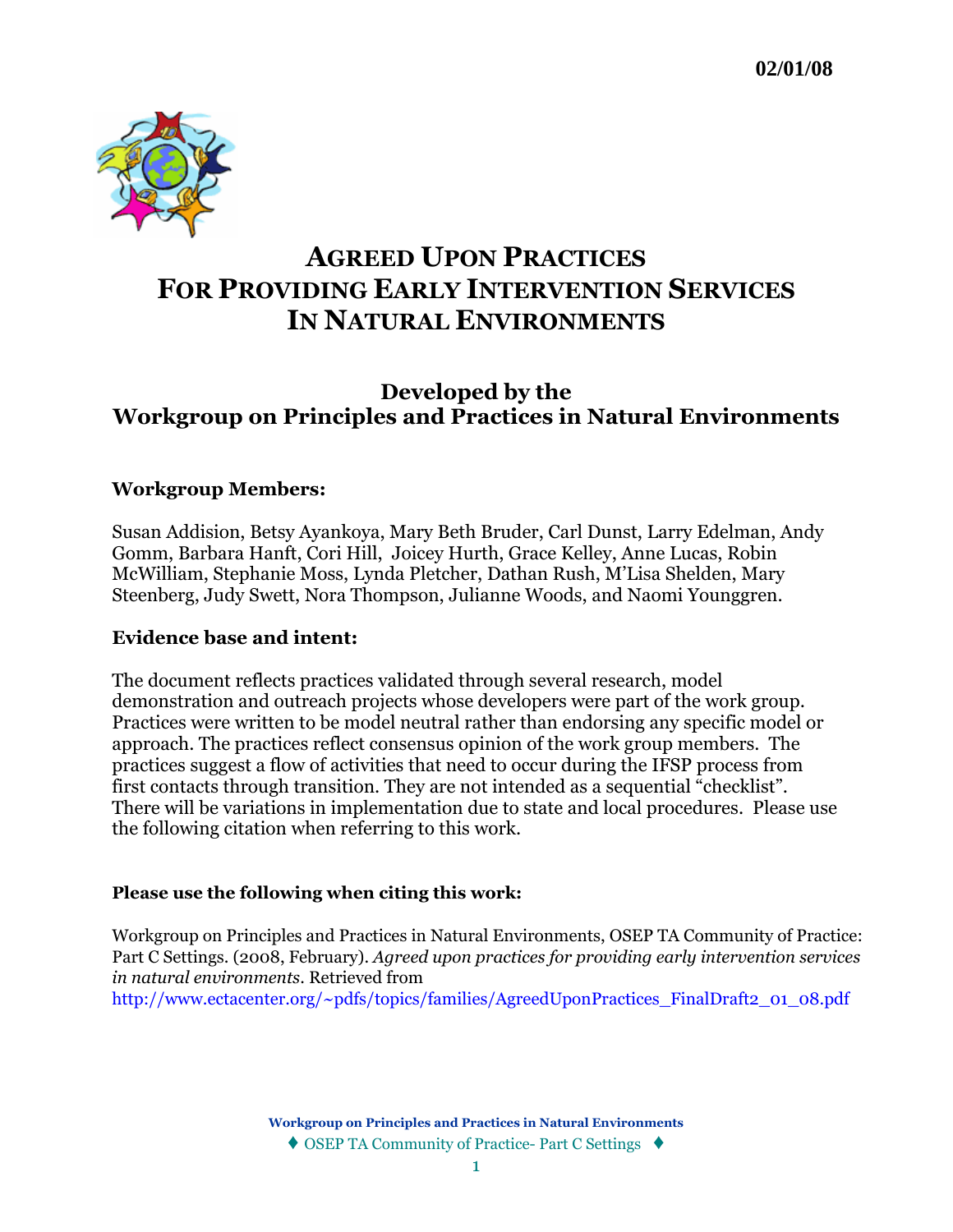

## **A. First Contacts with Families from Referral to the IFSP Meeting**

#### **1. Become acquainted and establish rapport.**

- Use communication styles and social behaviors that are warm and welcoming and respectful of family culture and circumstances.
- Ask what language the family usually speaks (mode of communication) and if any family members may want an interpreter. Explore their level of comfort with written documents.
- Balance the time listening to the family with sharing information.
- Let the family know that you are interested in exploring the family's concerns and working with them to find solutions.

#### **2. Engage in a conversation to find out why the family is contacting early intervention and to identify the next appropriate step in the referral process.**

- Use open-ended questions and/or comments such as "Why did you contact early intervention?" "What are your questions or concerns about Michael's health and development?" "If someone suggested that you call us, what were his/her concerns?" "What kind of information would be most useful to you?"
- If the child has a diagnosis, ask questions such as: "What has your doctor/nurse told you about Michael's diagnosis?" "What questions do you have about the diagnosis? "What questions or concerns do you have about how it might affect your child and family?"
- Listen for developmental "red flags" indicating an appropriate referral or a diagnosis that would make a child automatically eligible.
- Consider whether a child's development sounds typical enough that a screening may be a good idea before the full evaluation and assessment.
- Explain the general purpose of the early intervention program and how children and families are eligible. Provide public awareness materials.
- If a decision is made that early intervention is not appropriate at this time, explain that the family can contact the early intervention program any time up until the child turns three years old.
- Share with the family other appropriate community resources or services.

**Workgroup on Principles and Practices in Natural Environments**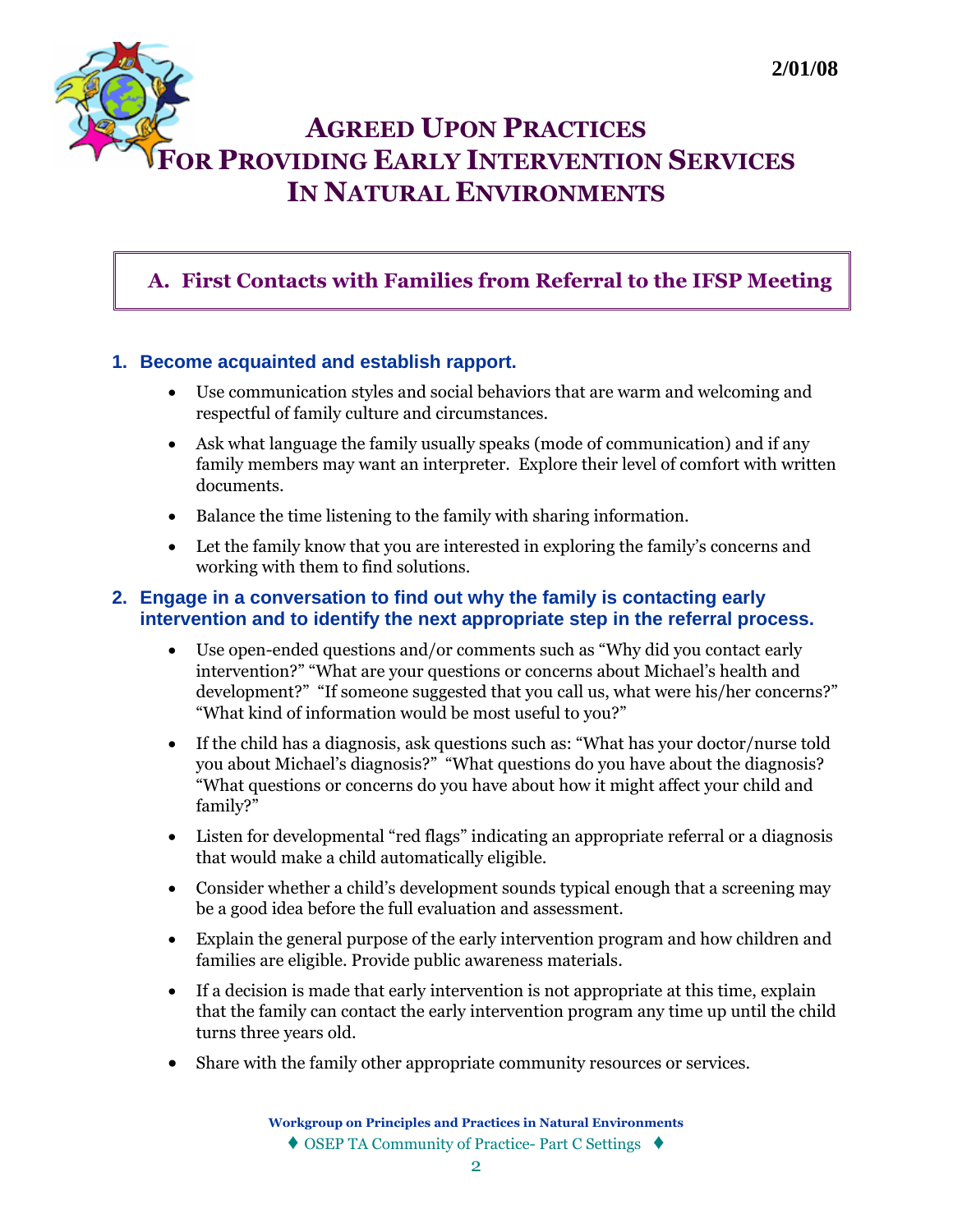#### **3. Describe early intervention as a system of supports and services for families to assist them in helping their children develop and learn.**

- Discover family members' personal preferences for sharing and receiving information.
- Offer information in multiple formats.
- Explain how children learn best through everyday experiences and interactions with familiar people in familiar contexts. Explain how services work to support caregivers in making the most of the many learning opportunities.
- Explain how family members are "experts" in understanding their child and family circumstances and interests.
- Use the family's interests and concerns to offer concrete examples of how a service provider might work with the child and family.
- Explain that the early intervention program has rules and procedures that providers must follow.
- Show the family the location of the procedural safeguards written in the program materials and tell them that you'll review these at different points in the process.
- Describe the kinds of information that will be important in the assessment process. Explain confidentiality. Make sure that the family knows that they should only share information they are comfortable sharing.

#### **4. As applicable, conduct a developmental screening.**

- Follow state and local procedures about providing written prior notice and obtaining consent for screening. Always explain the meaning and intent of pertinent procedural safeguards.
- Ask engaging questions that invite the family to share their thoughts and concerns about their child's development.
- Explain that there is an age range when children learn certain skills and abilities and that screening is a quick way to determine how a child is doing.
- When implementing a screening protocol clearly describe the process with the family.
- Talk with families about what the screening is showing and ask for their observations of their child's behavior or other information they want to share.
- Come to agreement on the results of the screening and what the next steps should be.
- If the screening shows no concerns and the family does not want their child to be evaluated, describe other available community resources, as appropriate.
- Explain that the family can contact the early intervention program any time up until the child turns three years old.
- Leave the family with necessary information, such as how to contact the early intervention program, resources on developmental milestones, and information about other community resources.

**Workgroup on Principles and Practices in Natural Environments**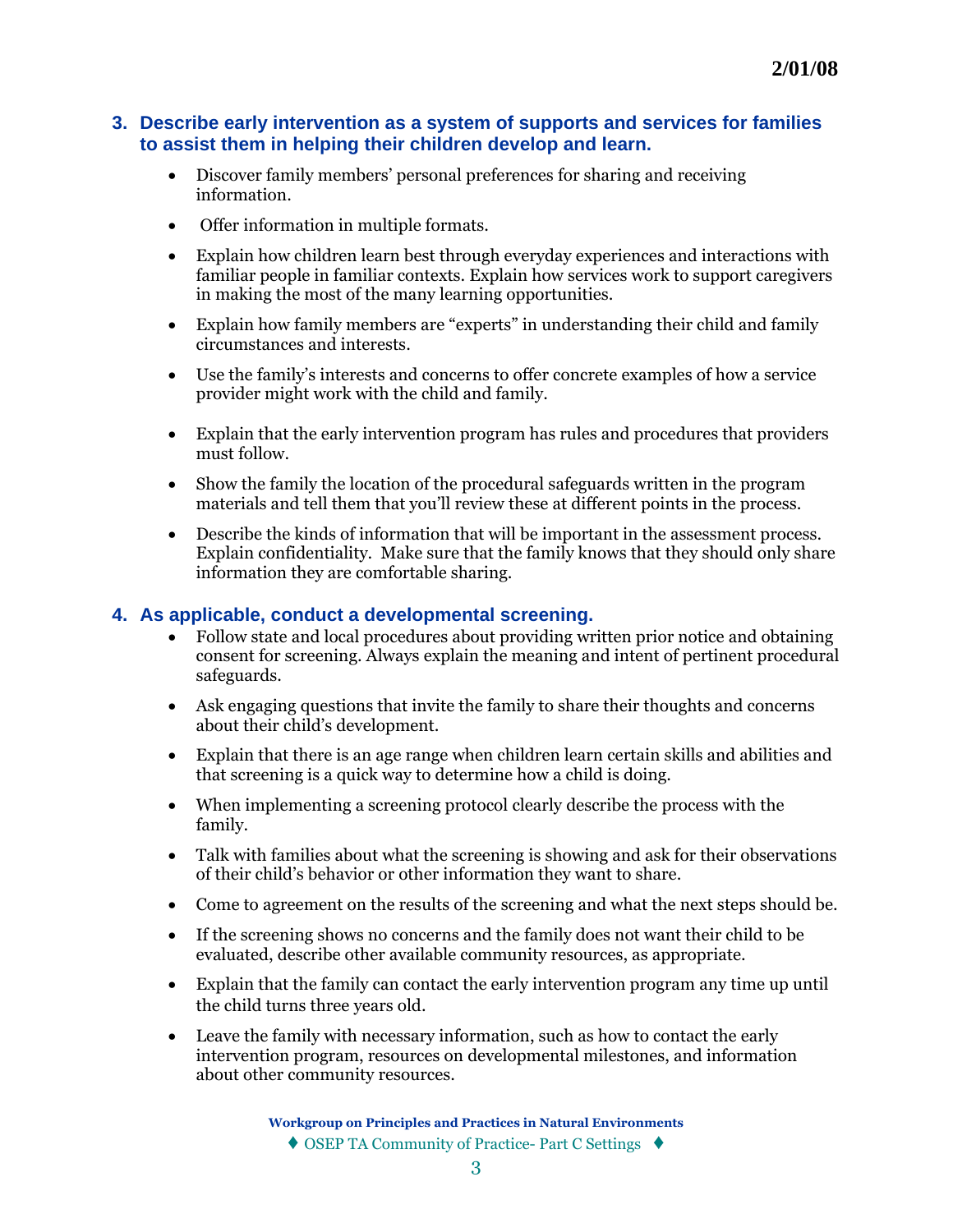- Follow state and local protocols about notifying the referral source about action taken on referral.
- **5. For children proceeding to evaluation/ assessment, explain the purpose and process, including the importance of gathering information about family concerns, priorities, and resources.** 
	- Plan with the family how to address relevant individual, cultural, and linguistic characteristics that may influence assessment.
	- Explain how family information can be used to know who to involve and how to conduct an appropriate evaluation/assessment.
- **6. Begin gathering information about the family's everyday routines and activities and the child's behavior and interactions with others in those contexts.** 
	- Ask open-ended questions such as: "What activities do you and your child do throughout the day or a typical week?" "Describe how your child participates in those activities."
	- Ask strengths-and interest-based questions such as "What activities go very well?" "What do you like to do together?" "What do you wish you could do together?"
	- Ask questions about activities the family might find challenging such as "What's a tough time of the day or activity for you? "How does your child behave and interact with others in these challenging activities?"
	- Use prompts and observations to encourage the family to describe their child's engagement/participation, independence, and social interaction in various routines and activities.

#### **7. Discuss with the family the formal and informal supports they use or would like to use.**

- Ask open ended questions such as: "Who's important to your child and other members of your family?" "Who do you call on for help?" "Who do you see regularly? Consider friends, relatives, members of your faith community or other community activities that you engage in."
- Ask the family members if they would like to be put in contact with other families in early intervention or family organizations that offer support.
- Inquire about formal services and other community programs the family uses or may wish to use (e.g., medical, social services, Medicaid, recreation, place of worship).

#### **8. Explore and identify the roles that the family may want to play in their child's evaluation and assessment process.**

- Describe and discuss the evaluation and assessment process.
- Discuss who the family would like to include in the evaluation and assessment process.
- Use screening and family information to identify the team members and assessment styles to fit the needs and interests of the child and family.

**Workgroup on Principles and Practices in Natural Environments**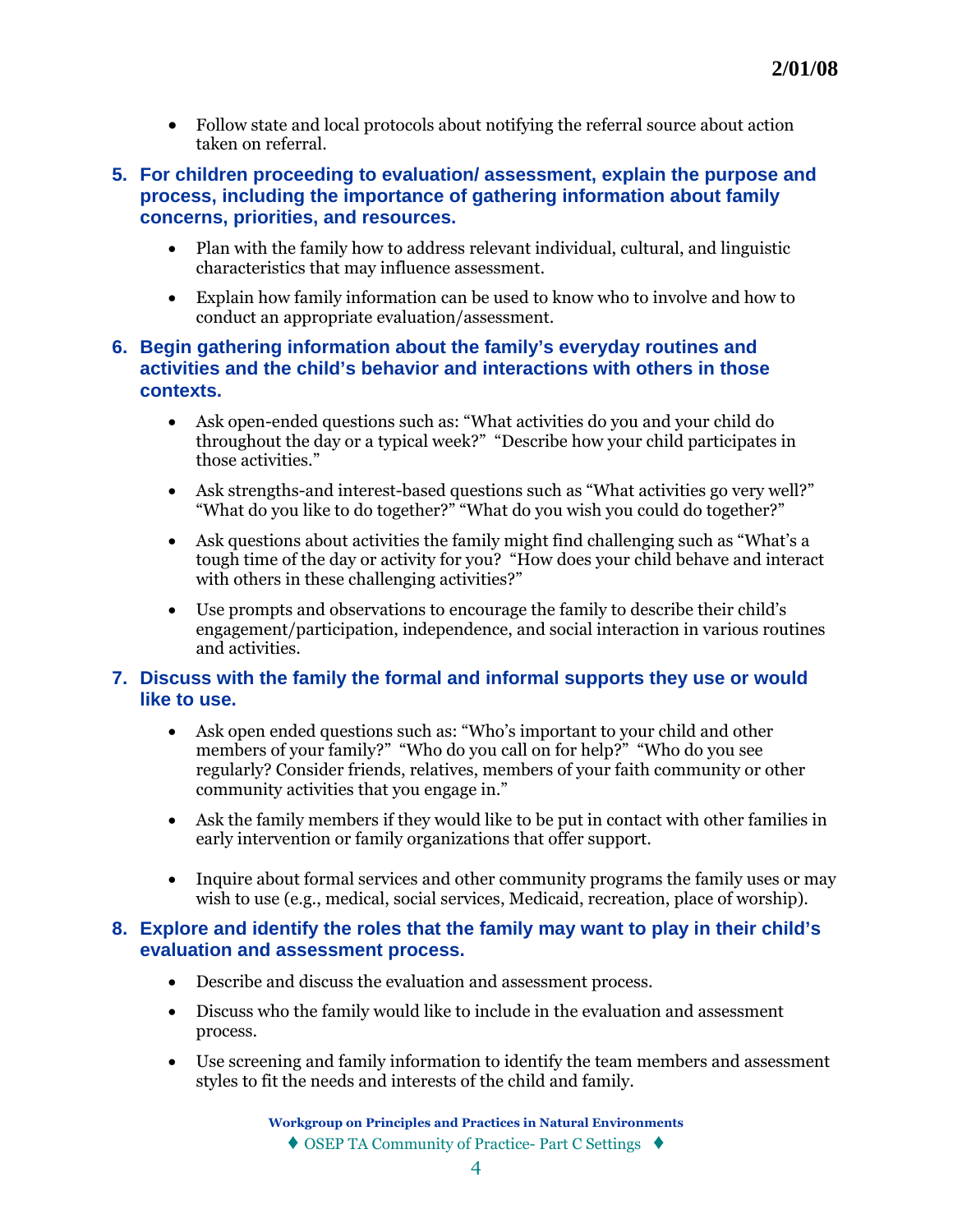- Schedule times and locations that are convenient to the family.
- Help the family decide how they want to participate in their child's evaluation and assessment, e.g., assistant, facilitator, observer, assessor. Give concrete descriptions of the various ways they might participate using other families' scenarios as examples.
- Make a list with the family of specific questions they would like to have answered.

#### **9. Provide written prior notice along with all the procedural safeguards, and ask the family to sign consent for evaluation and assessment and release of medical or other records.**

- Explain that, just as the early intervention program cannot share information about the family without permission, it also needs the family's permission to ask other programs for information about their child and the family.
- Explain prior notice and review all the rights and procedural safeguards with the family, asking if they have any questions such as, "Is this clear and understandable?" "Do you have any questions about why we need to do it this way?"

#### **10. Evaluate and assess the functional needs and strengths of the child.**

- Use assessment procedures that ensure collaboration among the family and providers, including supporting the family to participate in the way they choose.
- Identify the child's skills that seem to be emerging.
- Observe the child's authentic behaviors in typical routines and activities.
- Use assessments that capture information about the child's interests, engagement, social relationships, and independence.
- Give equal weight to the family's observations and reports about their child's behaviors, learning, and development.
- Throughout the assessment process, reflect with the family about observations of the child's behaviors, summarize results, clarify and confirm that the family understands the process and results, and record the findings.

#### **11. Throughout the assessment process, observe and ask the family about their teaching and learning strategies with their child.**

- Observe and discuss with the family how they help their child learn.
- Offer compliments about how the family uses specific strategies that support the child's learning. Use concrete examples of how the family supported the child's skills during assessments.

#### **12. Determine if the child is eligible and explain and provide written prior notice.**

- Describe and discuss eligibility for the program.
- In order to make the eligibility decision, review and summarize findings, sharing perspectives among the team, which includes the family.

**Workgroup on Principles and Practices in Natural Environments**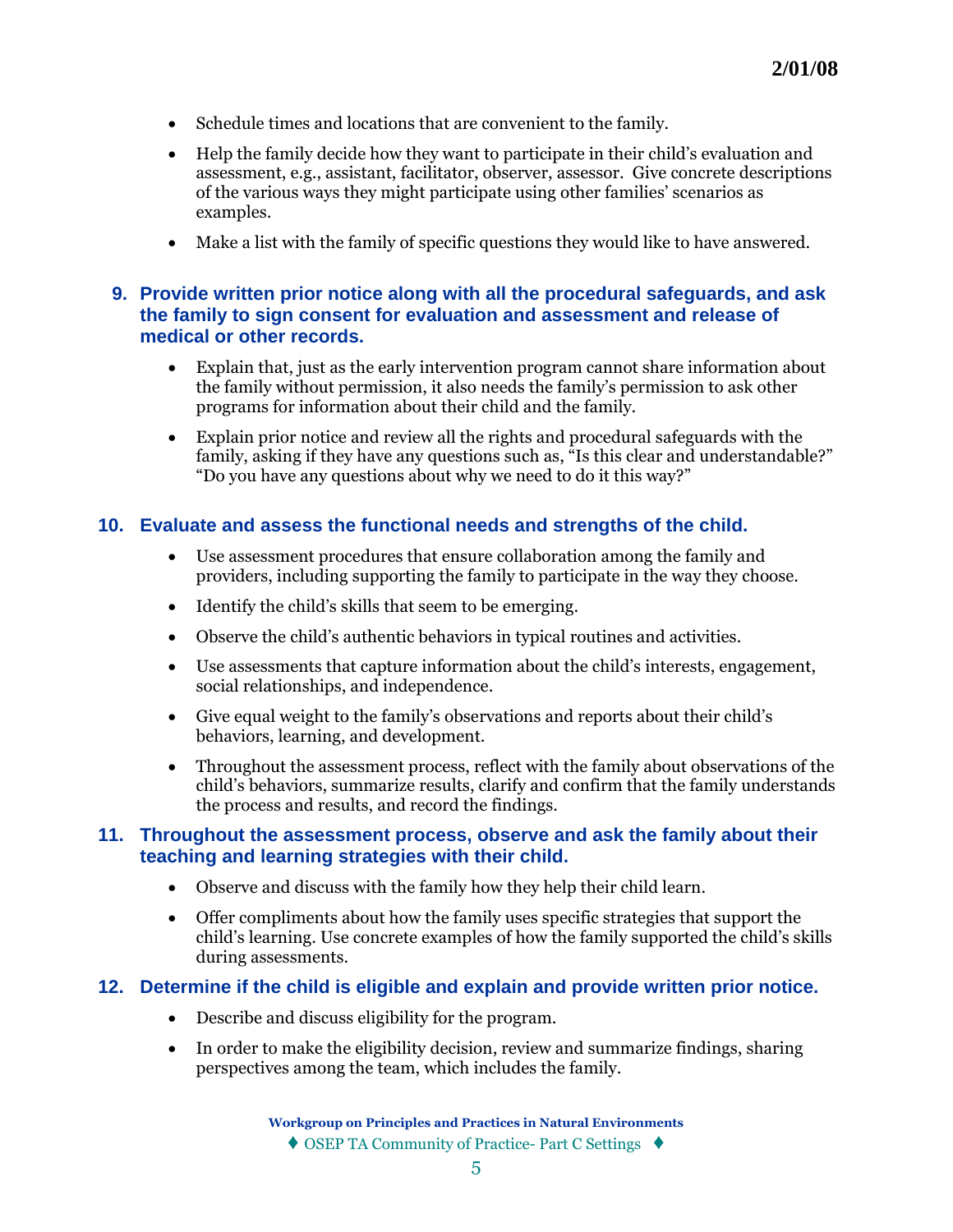- If the team determines that the child is eligible, provide written prior notice, for both the eligibility decision and the IFSP meeting.
- If the child is not eligible, explain the team decision, provide written notice for the eligibility decision, including procedural safeguards and explain the process for filing a complaint if they disagree with the decision.
- If the child is not eligible, discuss and give information about available community resources, developmental milestones, and contacting the early intervention program in the future.

#### **13. Describe the purpose and process, of the initial IFSP meeting, including a thorough explanation of the IFSP document.**

- Explain that the family is an equal member of the early intervention team.
- Explain the various roles that the family might play in the meeting and explore how the family chooses to participate (e.g., facilitator).
- Ask the family who they would like to invite to the meeting.
- Schedule times and locations that are convenient to the family.
- Describe the IFSP document as a dynamic plan, developed by the team that guides the provision of family-centered early intervention supports and services based upon the changing needs of the child and family.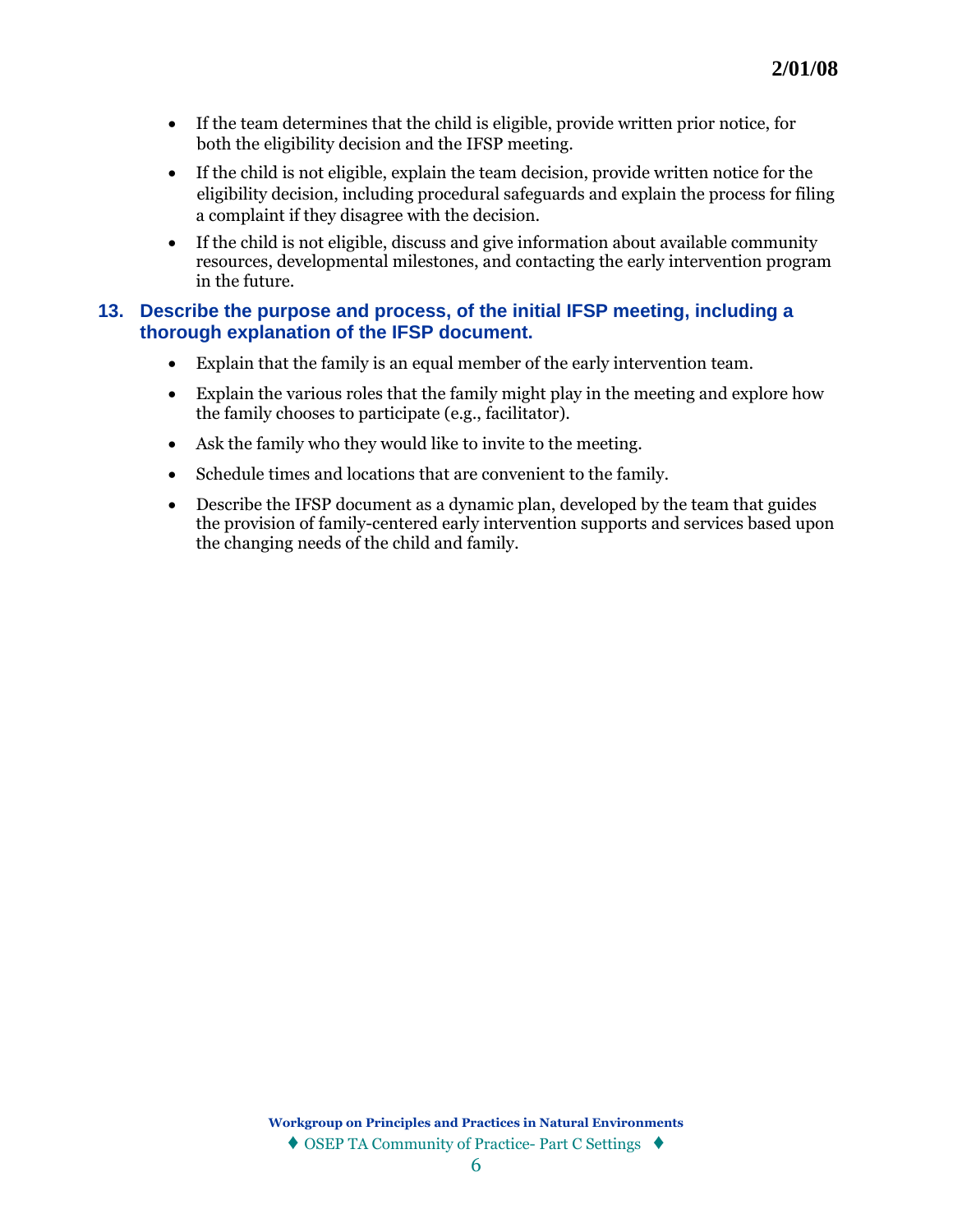## **The IFSP Meeting**

#### **1. Establish a welcoming and respectful climate for family members and caregivers as equal members of the IFSP team.**

- Introduce all present as equal team members with essential input to share throughout the meeting.
- Clarify roles, e.g. service coordinator, facilitator, and note-taker.
- Encourage all team members to learn together, share observations, raise questions, and develop a functional plan.
- Avoid the use of jargon or explain what it means, so that everyone at the meeting understands terms that are used.
- Tailor interactions to the unique learning preferences and modes of communication of each adult.

#### **2. Review the purpose and process (agenda) of the IFSP meeting. Review the IFSP document as a dynamic plan that will guide the provision of supports and services.**

- Explain the meeting process thoroughly.
- Emphasize the family's role as an equal team member in developing the IFSP and in implementing, evaluating, and revising it over time.
- Explain the pertinent rights and procedural safeguards, and explain that the team will revisit these rights and safeguards throughout the IFSP process.

#### **3. Collaboratively review information collected during early contacts regarding family concerns, priorities, and resources.**

- Review and update family concerns, priorities, and resources in the context of the families' day-to-day life.
- Allow time for all of the team members to understand concerns from the family's perspective.
- Determine if there are any additional family needs or interests that the IFSP should address.

#### **4. Collaboratively review information gathered previously about the child's health, development, and learning.**

#### **Workgroup on Principles and Practices in Natural Environments**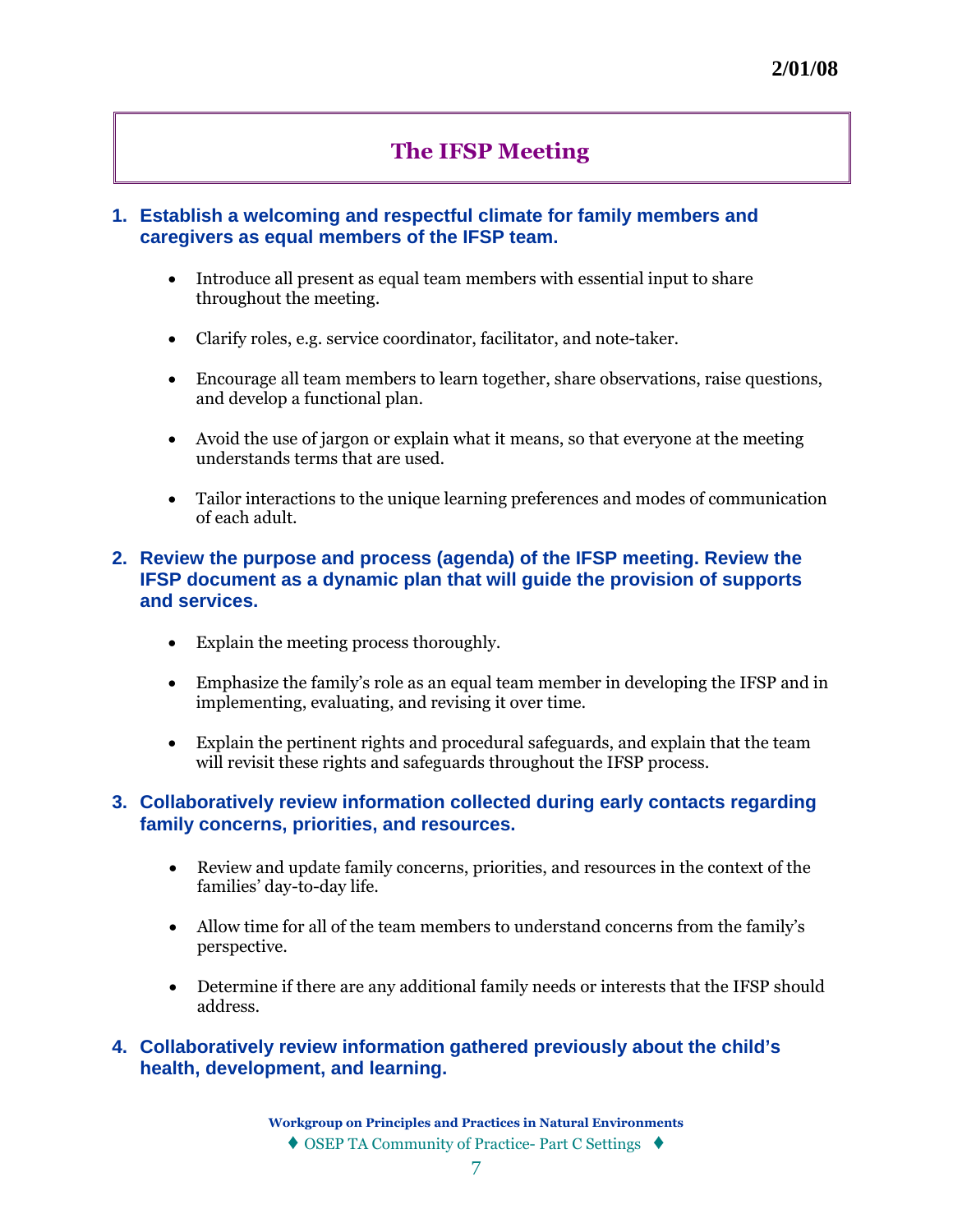- Review and update health information pertinent to the child and the provision of early intervention support and services.
- Assure that the synthesis (report) of present levels of the child's development across all domains is functional and focused on skills, strengths, and behaviors rather than a rote recap of test scores.
- Review the child's unique abilities, emerging skills, and engagement or participation in various routines and activities.

#### **5. Consider pre-literacy and language skills that are developmentally appropriate for the child.**

- Talk with the family about the many ways they support language (pre-literacy) development through their daily activities.
- Consider outcomes or strategies to further support pre-literacy interests.

#### **6. Collaboratively identify and write functional outcomes to be achieved for the child and the family.**

- Discuss the outcomes the family wants to work on to enhance the child's development, engagement, social relationships, and independence in family and community routines and activities.
- Discuss the family outcomes that they want to include,
- Prioritize potential outcomes and choose which to work on first.
- Discuss what can be reasonably achieved in an agreed upon time frame.
- Write outcomes using active language that describe a desired and measurable end result, including what the routine/activity/behavior should look like and where/when/with whom it should occur. For example: "Abby will crawl to get toys out of her reach when playing on the floor, so she can play more independently."

#### **7. Collaboratively plan and write strategies/activities, services, and supports to address outcomes and enhance participation and learning in natural environments.**

- When developing strategies, activities and methods reinforce the positive, emphasize how caregivers and providers will work together, and indicate who will do what.
	- o What is the family already doing?
	- o What are the child's and family's interests?
	- o What family and community routines and activities could provide learning opportunities?
	- o What are the activities the family would like to participate in or try?

**Workgroup on Principles and Practices in Natural Environments**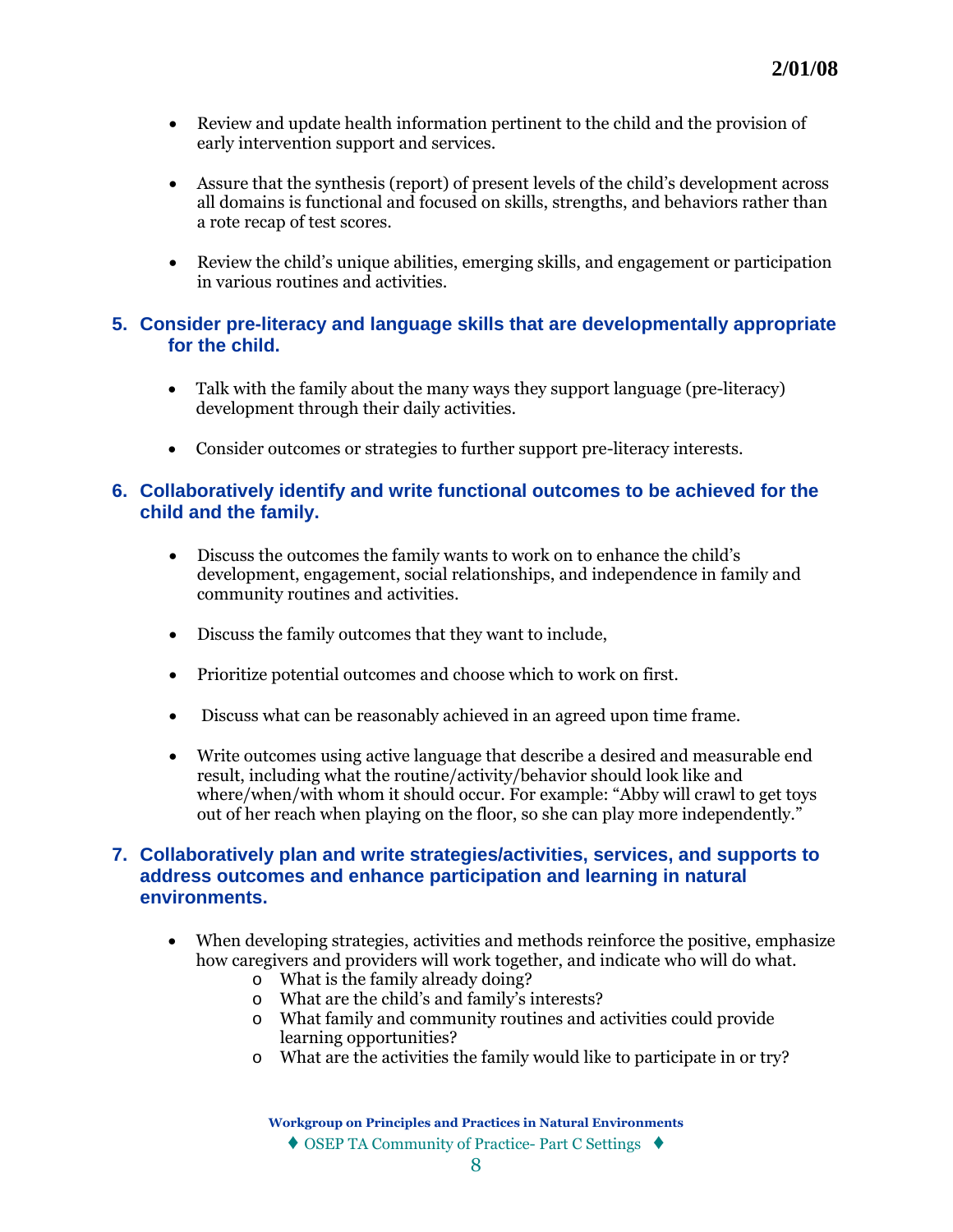- o What informal supports and services are needed to enhance participation and eliminate barriers or difficulties the family is experiencing or anticipating?
- Identify strategies/activities that enhance the child's natural learning opportunities; use toys, materials, interactions, and locations that are familiar and of interest to the child and family.
- Incorporate family strengths into strategies and activities that the family is comfortable implementing or put in place plans how to build those skills.
- Discuss and identify the informal supports and community services which can be used to address each outcome.
- Identify the primary service provider.
- Determinate the involvement of other team members in addressing each outcome.
- Consider the need for assistive technology or other adaptations to enhance the child's participation in targeted daily routines and activities.
- Finalize and list the formal early intervention services that the team decided upon, specifying frequency, intensity, and funding sources.
- List other formal services (beyond early intervention services) needed to meet outcomes.
- Review the balance of services and activities to determine if, as a whole, they support the family's everyday life or overwhelm the family.
- Remind the family and other team members that the family can accept or reject any service at any time and still participate in other early intervention services.

#### **8. Identify the criteria, procedures, and timelines used to determine progress toward achieving each outcome.**

- Ensure inclusion of measurable, functional criteria that any team member could use to review progress toward achieving each outcome.
- Use family-friendly language and verify the family understands in a supportive manner.
- Emphasis the critical role that families and caregivers play in sharing information with other team members about the status of progress made in achieving outcomes.

#### **9. Provide justification of the extent, if any, to which services will not be provided in a natural environment.**

**Workgroup on Principles and Practices in Natural Environments**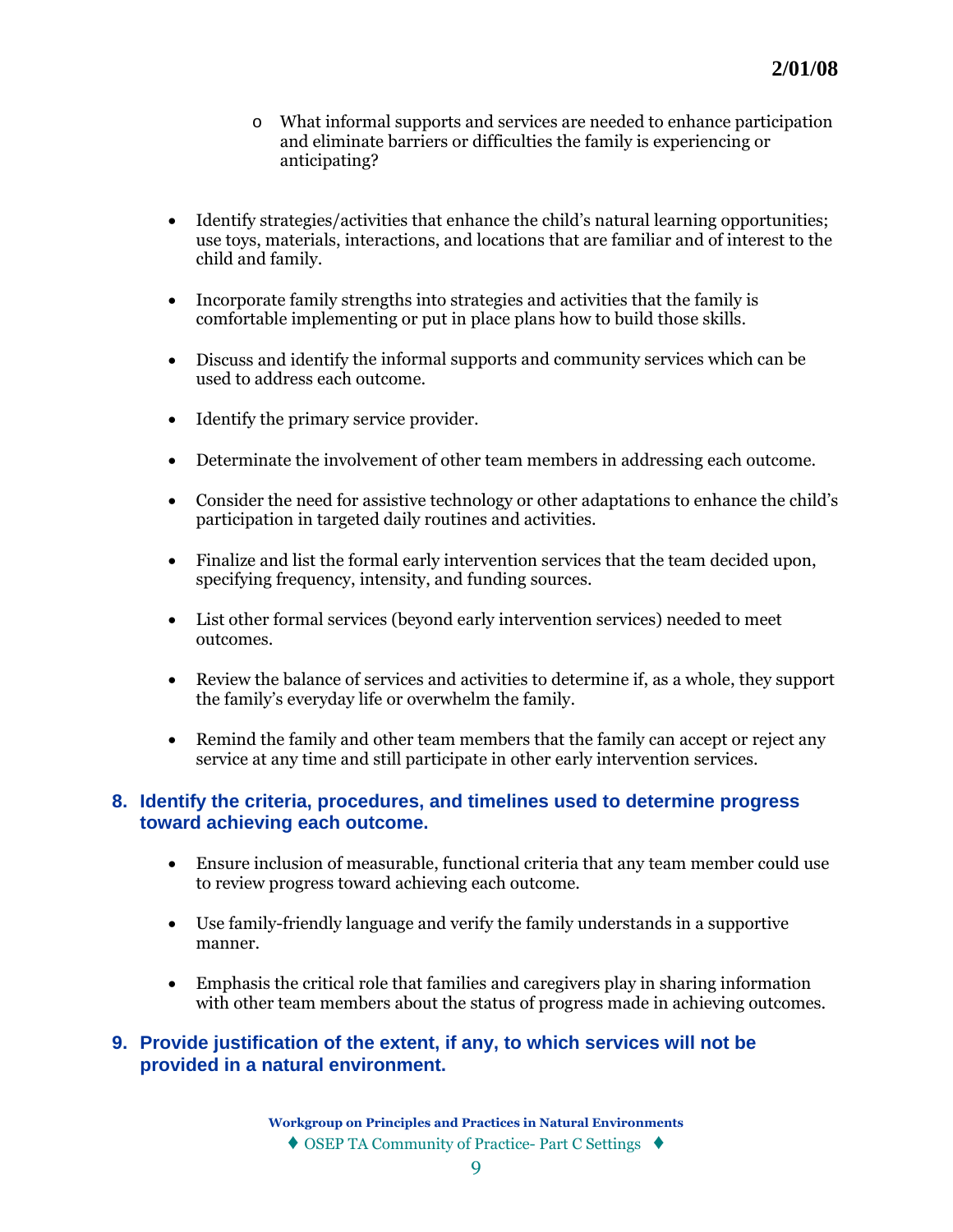- If the team decides that a specific child outcome cannot be met in a natural environment, write a sufficient justification.
- Make sure the justification includes a plan for how to move the child from the nonnatural environment back into other settings at home or in the community once the specific outcome that could not be met in the natural environment is achieved.
- If services are provided in an exclusive/restricted environment, discuss plans for moving services to a natural environment.

#### **10. Identify transitions that the child and family may be facing and identify useful supports.**

- Assure that the family understands the timeframe for transition from early intervention and when transition planning should occur.
- If transition is eminent, develop an outcome and the strategies, services, and supports as appropriate (transition plan).

#### **11. Identify the team member who will provide ongoing service coordination.**

- Assign the service coordinator, based on state and local model of service coordination.
- Assure that the family has appropriate contact information and a good understanding of service coordination
- Explain how the family may ask for a change in service coordinator, if state policy and procedures address this issue.

#### **12. Ensure the family understands relevant procedural safeguards and next steps.**

- Review procedural safeguards related to providing consent for services and obtain written consent for IFSP services.
- Discuss the "timely" initiation of services.
- Make sure the family understands that changes can be made to the IFSP as needed.
- Give the family reports, records, and copies of the IFSP.
- Discuss confidentiality and family access to educational records.
- Agree upon next steps for all team members to begin services in a timely manner.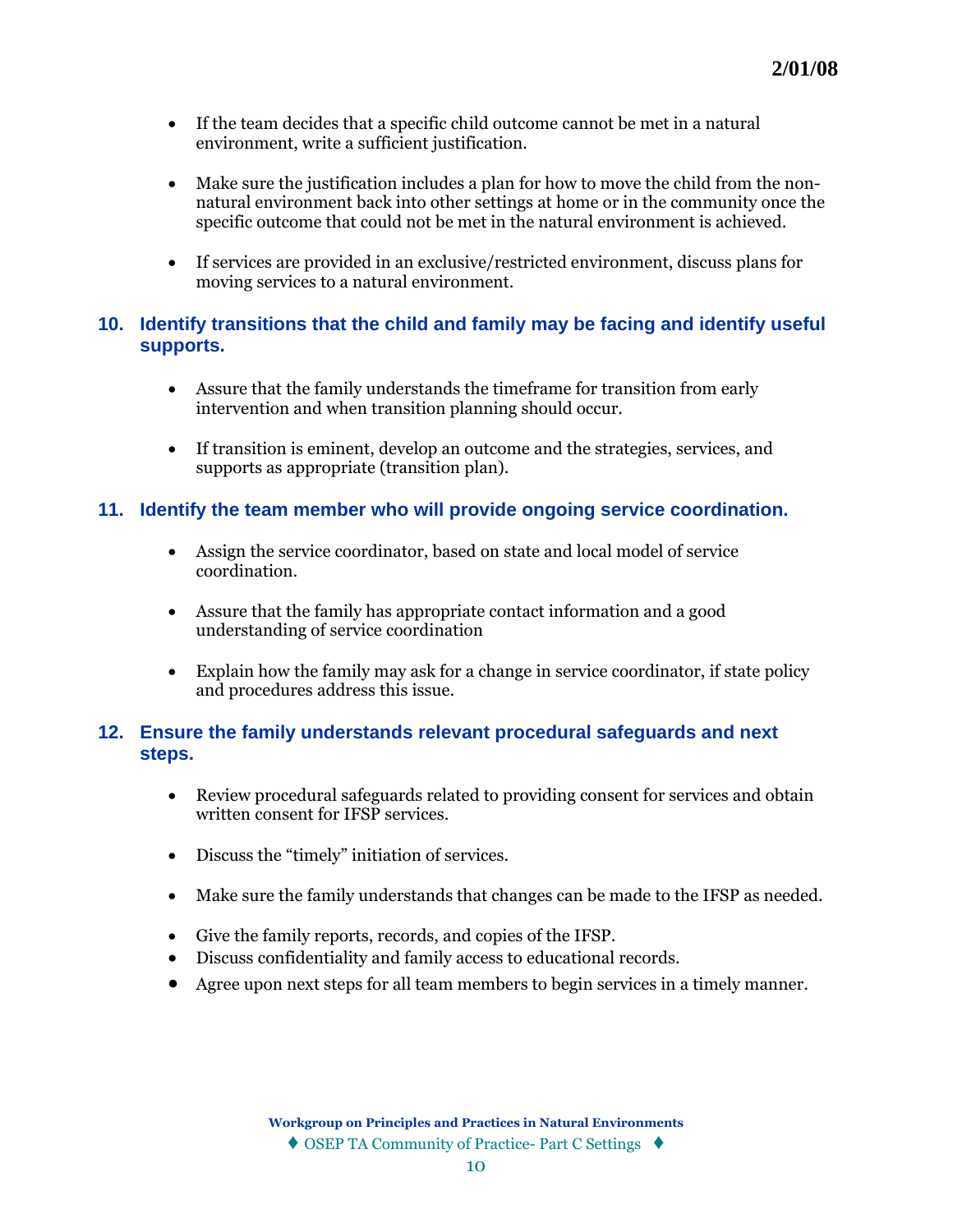### **Ongoing Intervention Practices**

#### **1. Build on or establish trust and rapport.**

- Before each visit, reflect on your own beliefs and values and how they might influence your suggestions and strategies with this particular family or caregiver.
- Use communication styles and social behaviors that are warm and welcoming and respectful of family culture and circumstances.
- Conduct yourself as a guest in the family's home or caregiver's setting.
- Respectfully provide complete and unbiased information in response to requests or questions.
- Be credible and follow through on plans you made with the family.
- If you don't know the answer to a question, tell the family you do not know but will find out for them. Tell them when you will get back to them with the information.

#### **2. During the first visit, review the IFSP and plan together how the time can be spent.**

- Describe the practical aspects of a visit and what the family or caregiver can expect. For example: the length of the typical visit, that other people are always welcome at the family's invitation, the variety of places in which visits can occur, the program's cancellation policy, etc.
- Describe examples of visits in various home and community settings where the family participates. You might want to offer to share clips from commercial or videos produced by your program.
- Invite the family to reflect on their experience with the IFSP process to date and share any concerns or questions.
- Review the IFSP document and assessment information.
- Consider each agreed upon outcome is it what the family is still interested in; prioritize again, if necessary, where to begin; change wording if needed; provide any explanations to help family understand purpose, etc.
- Discuss how outcomes, activities, and strategies can be a starting place for each home visit.
- Clarify who will work on each outcome family, friends, other caregivers, service providers.

**Workgroup on Principles and Practices in Natural Environments**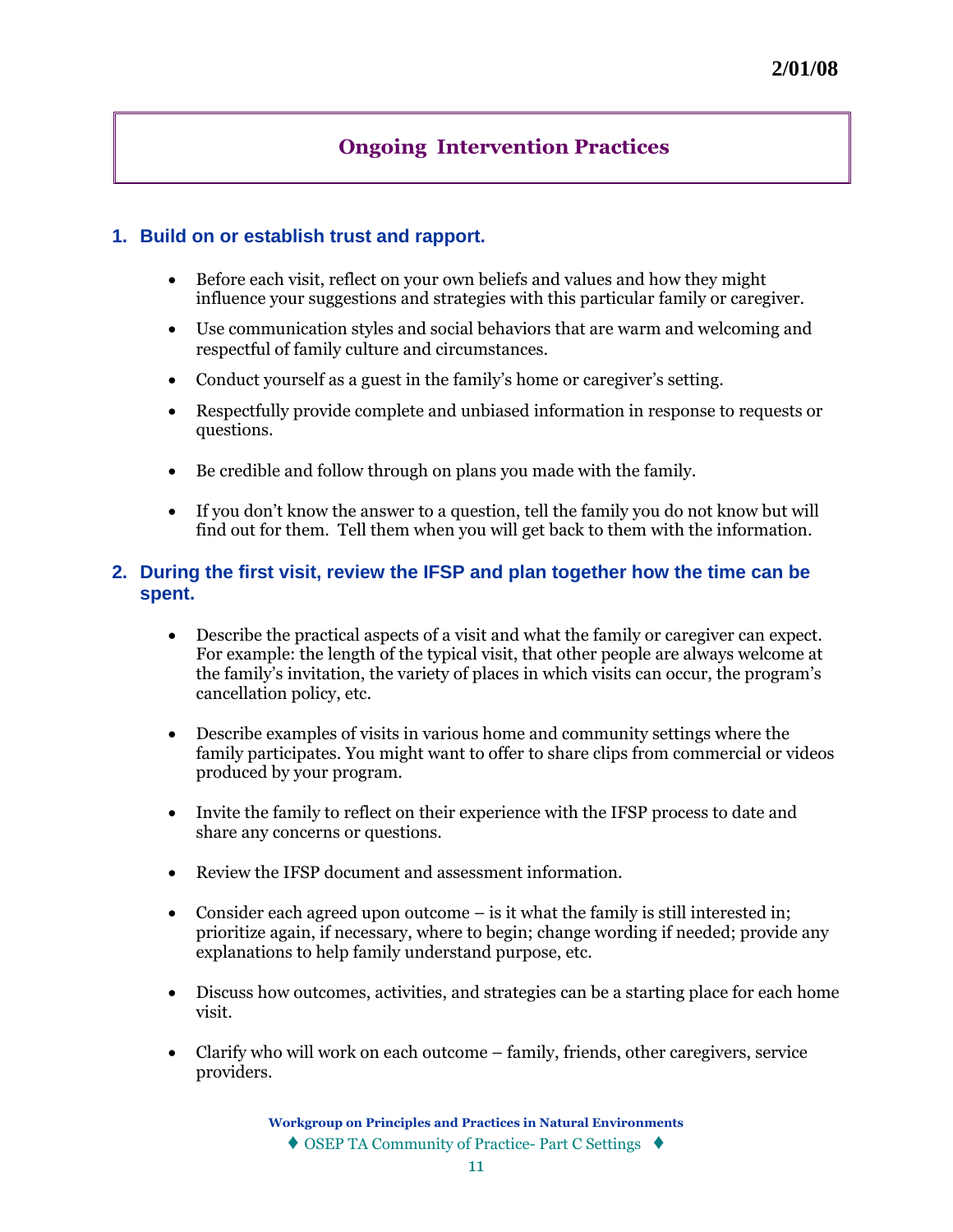- Talk about community activities and events that can be used to support practice and mastery for the specific outcomes.
- If not previously done, ask the family to sign the IFSP, consent forms, and any other necessary documentation.
- Provide information about family-to-family support and parent groups that are available.

### **3. For on-going visits, use the IFSP as a guide to plan how to spend the time together.**

- Begin each visit by asking-open ended questions to identify any significant family events or activities and how well the planned routines and activities have been going.
- Ask if there are any new issues and concerns the family wants to talk about. Explore if these concerns need to be addressed as new outcomes; if so, plan an IFSP review.
- Decide which outcomes and activities to focus on during the visit.

#### **4. Participate with the family or other caregivers and the child in the activity and/or routine as the context for promoting new skills and behaviors.**

- Offer a variety of options to families for receiving new information or refining their routines and activities, such as face-to-face demonstrations, video, conversations, written information, audios, CDs, diaries, etc..
- Gather any needed toys and materials and begin the selected activity or routine.
- Listen, observe, model, teach, coach, and/or join the ongoing interactions of the family and child.
- Encourage the family to observe and assess the child's skills, behaviors, and interests (a continual part of on-going functional assessment). For example, ask the family if behaviors are typical, if they've seen new behaviors (suggesting emerging skills), or how much the child seems to enjoy the activity.
- Use a variety of consulting or coaching strategies throughout the activity, including: observing, listening, attending, acknowledging, expanding, responding, probing, summarizing, etc.
- Reflect with the family on what went well, what they want to continue doing, and what they would like to do differently at the next visit.

#### **5. Jointly revise, expand, or create strategies, activities or routines to continue progress toward achieving outcomes and address any new family concerns or interests.**

**Workgroup on Principles and Practices in Natural Environments**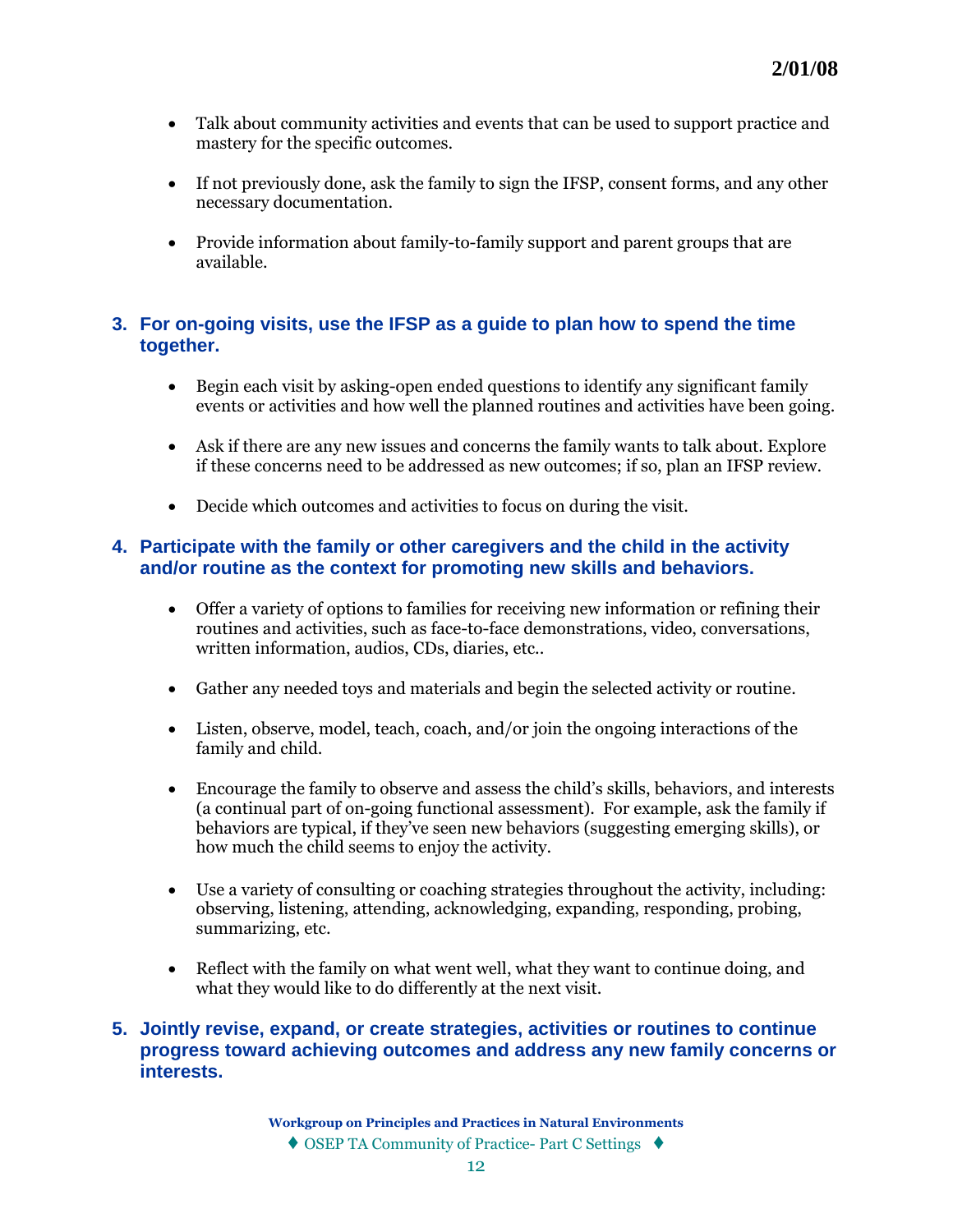- Having listened throughout the visit, reflect on what you have heard that may suggest new outcomes or activities; explore with the family if this is something they want to address soon.
- Support and encourage family decisions.
- Focus recommendations on promoting the child's participation in everyday family and community life.
- Explain the "why" behind recommendations that you make so the family understands what to look for and do.
- Together, plan next steps and/or revise activities and strategies to build on the child and family's interests, culture, enjoyment, strengths.
- Consider any adaptations and augmentations to toys, materials, or environments that are necessary for success.
- Try out new strategies or activities to be sure family members or caregivers can do them on their own.
- Determine if and what type of support from other team members is needed for the next steps (consultation, information, co-visit, etc.)

#### **6. Modify services and supports to reflect the changing strategies, activities, or routines.**

- Identify community activities and informal supports that will assist the outcomes and activities to be achieved.
- Facilitate referrals and provide any needed assistance, adaptations, or support for the family and the child to participate in desired community activities.
- Plan what early intervention and other services and supports are needed to help the child succeed and make progress.
- Add to or modify the IFSP as appropriate. If changes are significant (adding outcomes, or changing services, frequency, or intensity), a team review of the IFSP is necessary.

#### **7. Prepare and assist with formal reviews and revisions of the IFSP.**

- Minimally, at 6 months and annually, and any other time the family/provider team wants to make significant changes to the IFSP, plan the Review meeting with the family.
- Review with the family questions, recommendations, or suggestions they wish to discuss with other service providers.

**Workgroup on Principles and Practices in Natural Environments**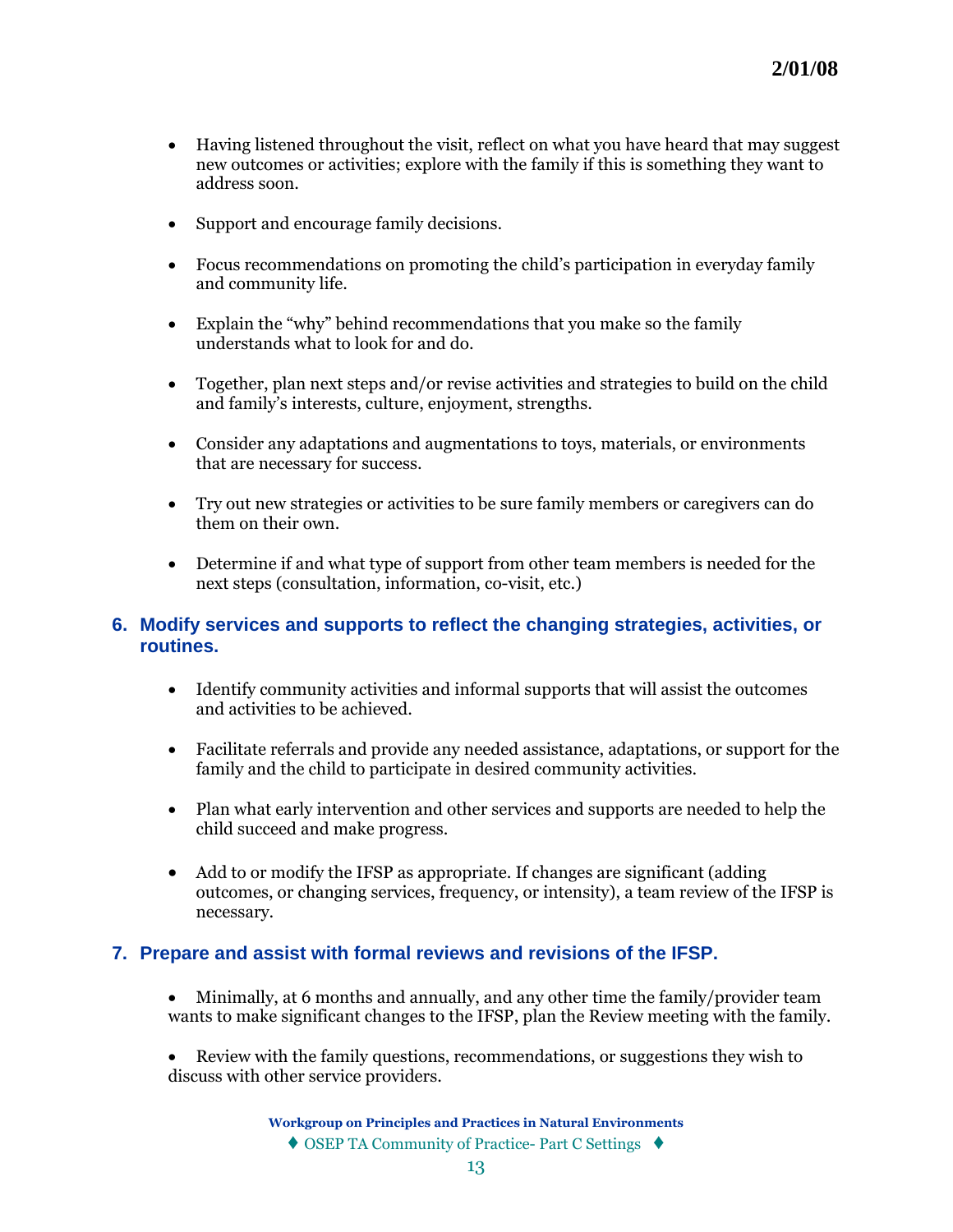• Decide with the family the agenda for the meeting and their preferred role(s), including who should facilitate.

• Determine together who should be included in the "formal review meeting", when and where the meeting should occur.

• Explain and provide written prior notice for the review meeting.

• Conduct the review meeting and evaluate progress toward outcomes. Ensure all outcomes, services, and supports are still needed, current, and accurate. Make additions and revisions as needed.

#### **8. Prepare families for transition out of Part C services.**

- Early in the relationship with the family have conversations about what they want for their child's future after the early intervention program ends.
- At formal 6 month/annual IFSP reviews share written information about the "transition process" and options (no services, community services, and Part B services) and describe that early intervention services end at age three.
- By no later than the child's second birthday, have conversations about the types of programs, places, and activities the family would like their child to participate in at age three.
- Discuss and share information about ALL options available to children and families at age three.
- Provide written information about these options or assist the family as needed to explore and visit these options.
- Jointly review the IFSP and revise/add outcomes and strategies based upon the above discussions.
- Develop a transition plan which includes the outcomes and activities to prepare the child and family for success after early intervention.

#### **9. Explain and follow the regulations, timelines, and procedures for transition plans, planning conferences, and data collection.**

- Help the family prepare for any formal evaluations the child may need.
- Assist in arranging the formal (transition?) meeting with the program staff who may be working with the child after age three.
- Assist the family to find on-going family support if needed.

**Workgroup on Principles and Practices in Natural Environments**